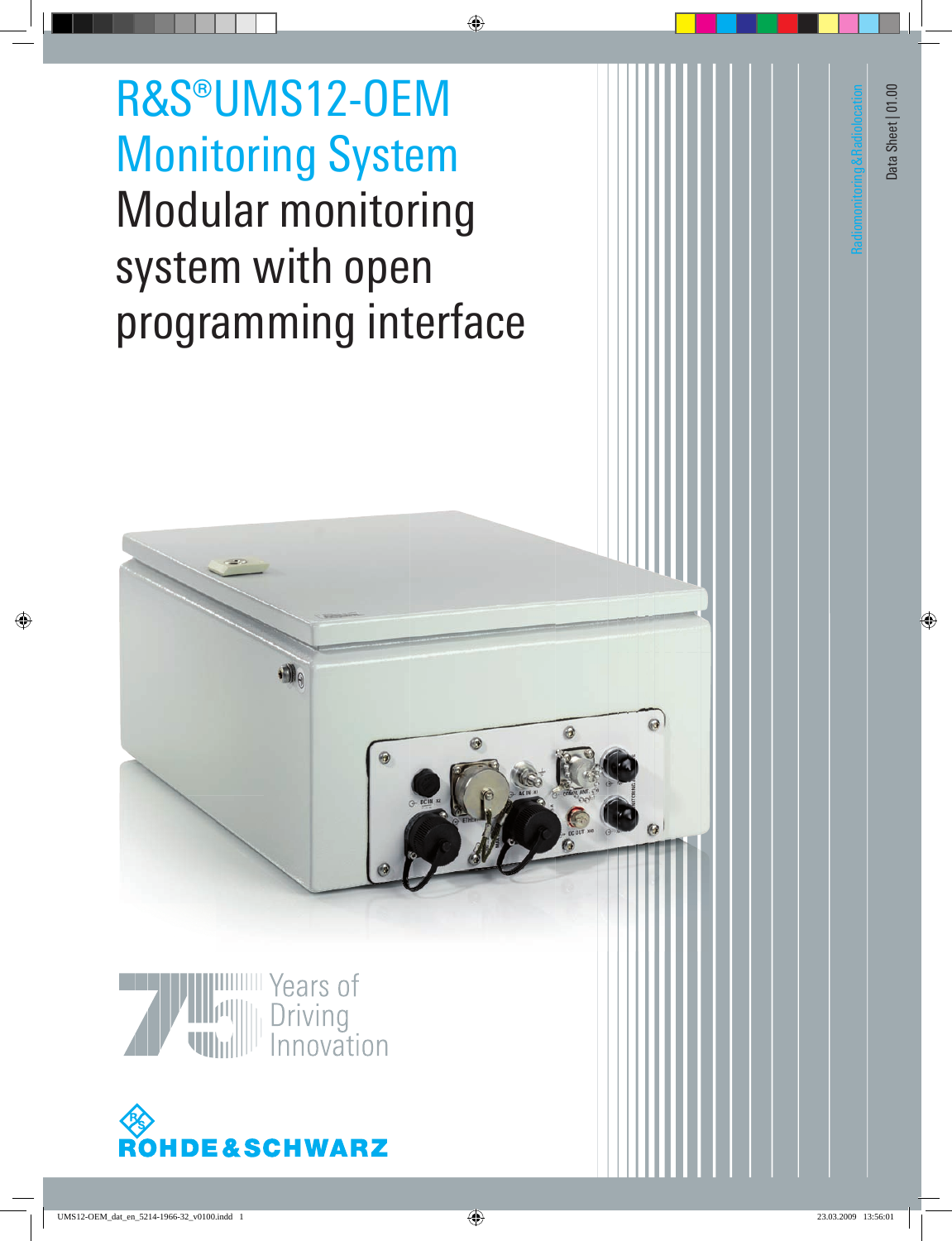# R&S®UMS12-OEM Monitoring System At a glance

The R&S®UMS12-OEM is a new member of the successful R&S®UMS family of compact monitoring systems. For the first time ever, an open interface is offered, allowing users or system houses to develop and implement their own control and application software.

A wide frequency range from 100 kHz to 6 GHz, support of a great variety of monitoring antennas, remote control via LAN and mobile radio networks are only a few of the outstanding features offered by the R&S®UMS12-OEM. The universal DC and AC power supply concept allows outdoor applications as well as easy system integration into vehicles.

The new open interface now enables users to develop their own software solutions, thus allowing the R&S®UMS12-OEM monitoring systems to meet individual customer requirements even better.

### **Key facts**

- **I** Frequency range from 100 kHz to 6 GHz
- I Open programming interface
- **I** Easy access to operating system and interfaces
- **I** Remote control capability
- I Weatherproof monitoring system

Interior view of the R&S®UMS12-OEM.

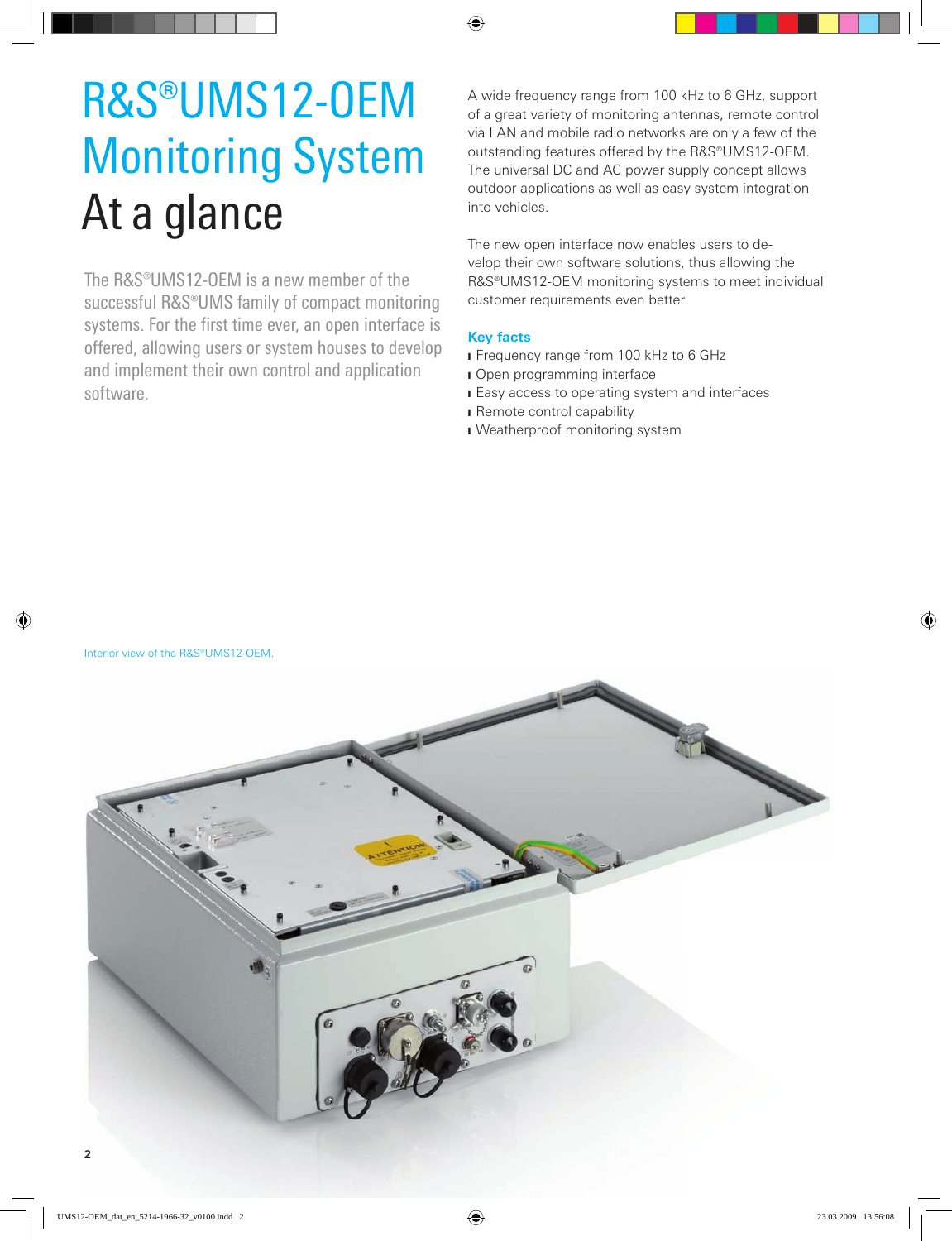# R&S®UMS12-OEM Monitoring System Benefits and key features

#### **Easy access to software**

- **I** Open programming interface
- **I** Easy access to operating system (Windows XP) Embedded)
- **I** Optional development kit available
- ▷ page 4

#### **Ideal for outdoor applications**

- I Weatherproof monitoring system with lockable door
- **I** External connectors on bottom of housing
- **I** Integrated heating with protection against overheating
- **I** Additional protection against bad weather provided by (optional) all-weather cabinet
- ▷ page 5

## **Wide range of applications**

- I Wide frequency range from 100 kHz to 6 GHz
- I Universal power supply concept
- I Minimum power consumption
- I Versatile remote control capabilities for remote operation
- **I** Compact design
- **I** Extensive range of accessories
- ▷ page 6

#### **Application examples**

- The most typical applications include the following:
- **I** Automated measuring and monitoring tasks
- **I** Radiomonitoring covering large areas using the appropriate number of R&S®UMS12-OEM systems (national borders, coastlines, harbors, military training grounds, large industrial areas, etc.)
- Detection of signals that might impair the sensitivity of communications and radiolocation systems (e.g. around airports)
- **I** Monitoring of licensed transmitter systems for compliance with operating parameters
- I Monitoring of rooms and buildings to detect the use of illegal transmitters (e.g. airports, hospitals)
- **I** Detection of interferences and other types of disturbance
- I Mobile search for new signals and monitoring of existing signals with the R&S®UMS12-OEM integrated in vehicles

Further customer-specific applications can be implemented via the open interface.

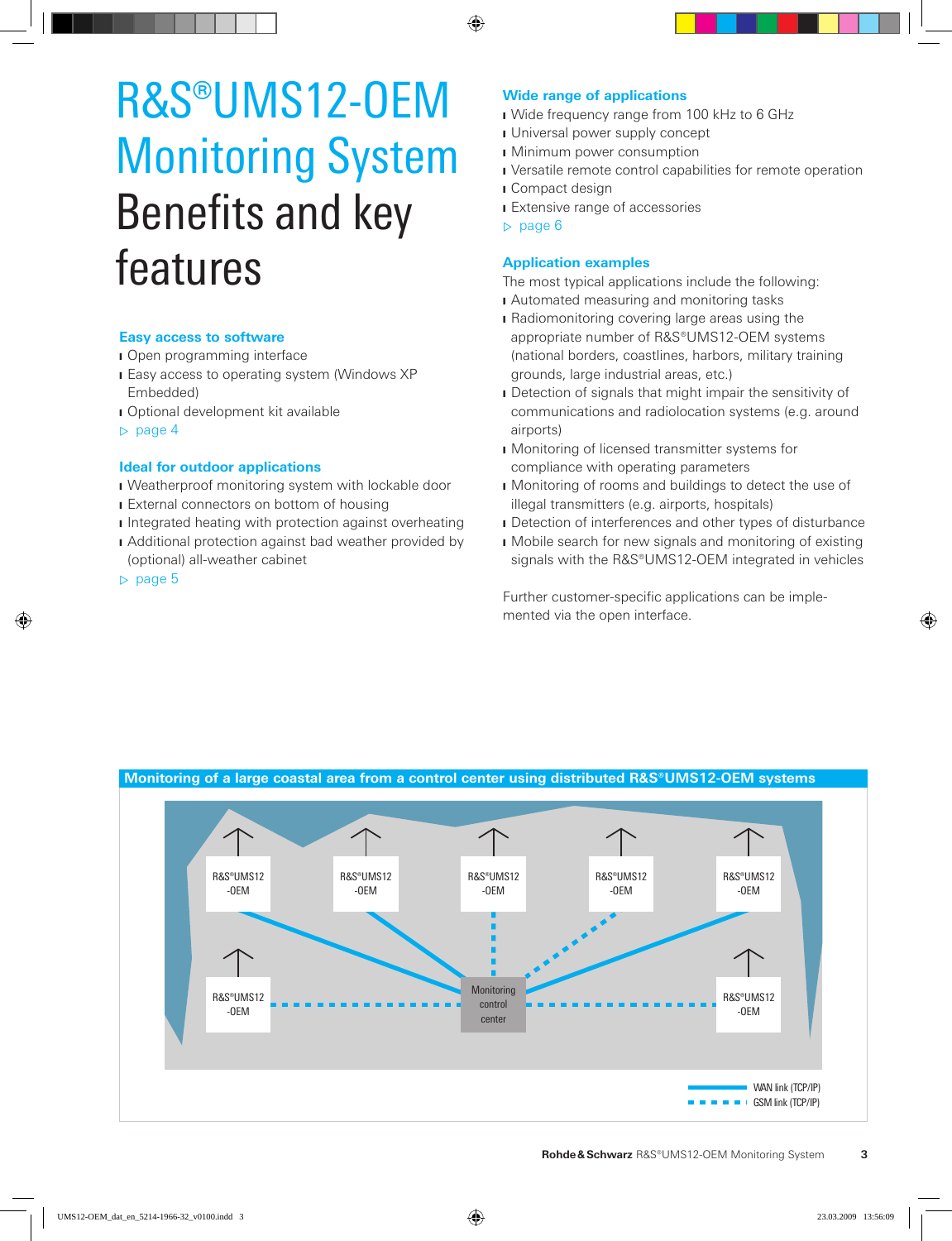# Easy access to software

#### **Open programming interface**

The R&S®UMS12-OEM combines the advantages of the tried-and-tested R&S®UMS120 monitoring system with an open programming interface.

#### **Easy access to operating system (Windows XP Embedded)**

The operating system (Windows XP Embedded) and the interfaces to the RF frontend and communications module are easily accessible. The thorough documentation and interface description enable users to develop control software that meets customer-specific requirements. Depending on the individual requirements, it is possible to run various applications simultaneously. The modules allowing communications via LAN and mobile radio can also be used for application development.

### **Optional development kit available**

The optional R&S®UMS12-Kit includes an adapter with cables that are connected to the open unit. One DVI and two USB interfaces are available on the adapter. The monitor, keyboard and mouse are directly connected to the R&S®UMS12-OEM, which considerably facilitates development and subsequent maintenance. The kit also includes a CD containing the manual as well as the current factory default image of the R&S®UMS12-OEM CF card. With this card, an image can be played back to the R&S®UMS12-OEM (e.g. to restore the Rohde & Schwarz delivery state during system integration).

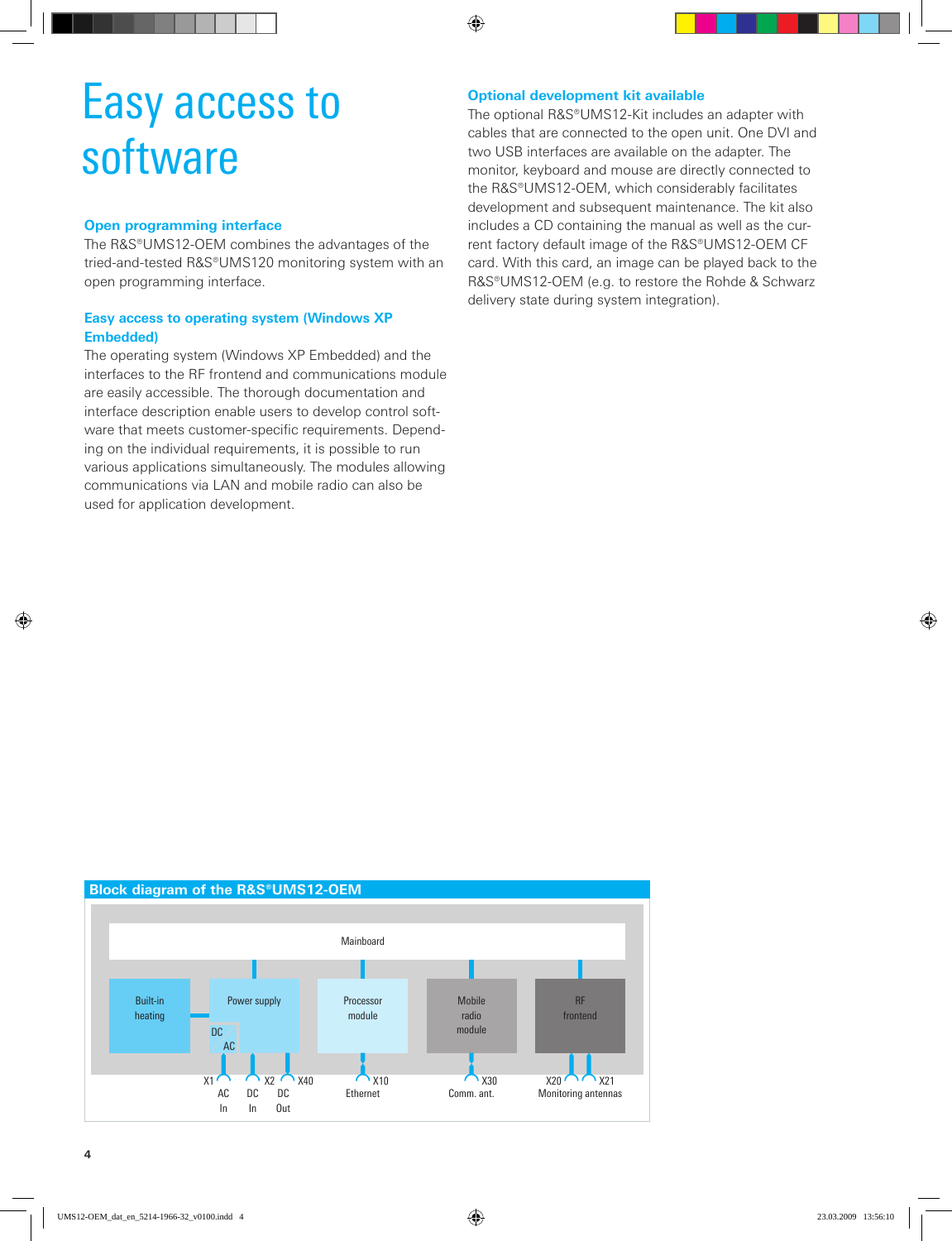# Ideal for outdoor applications

### **Weatherproof monitoring system with lockable door**

A cabinet protects the electronic assemblies of the R&S®UMS12-OEM reliably against bad weather. A lockable door provides access to the fuses, the PRESET key and the SIM card holder of the optional mobile radio module.

### **External connectors on bottom of housing**

The sockets for connecting external components are located on the bottom. They include the sockets for two receiving antennas, one communications antenna, Ethernet LAN, DC and AC power supply as well as protective ground. A DC output socket allows the connection of active antennas via an optional DC feed.

### **Integrated heating with protection against overheating**

The integrated heating allows outdoor applications down to –40 °C. Moreover, the built-in electronic components are protected against any overtemperature that might be generated inside the R&S®UMS12-OEM. When a temperature of approx. +75 °C is reached inside the system, the modules are switched off.

#### **Additional protection against bad weather provided by (optional) all-weather cabinet**

The optional R&S®UMS12-B1 all-weather cabinet additionally protects the system against sunlight, bad weather conditions and mechanical stress. The R&S®UMS12-OEM together with the R&S®UMS12-B1 can be mounted on walls or round tubes using the supplied holders.



R&S®UMS12-OEM with options.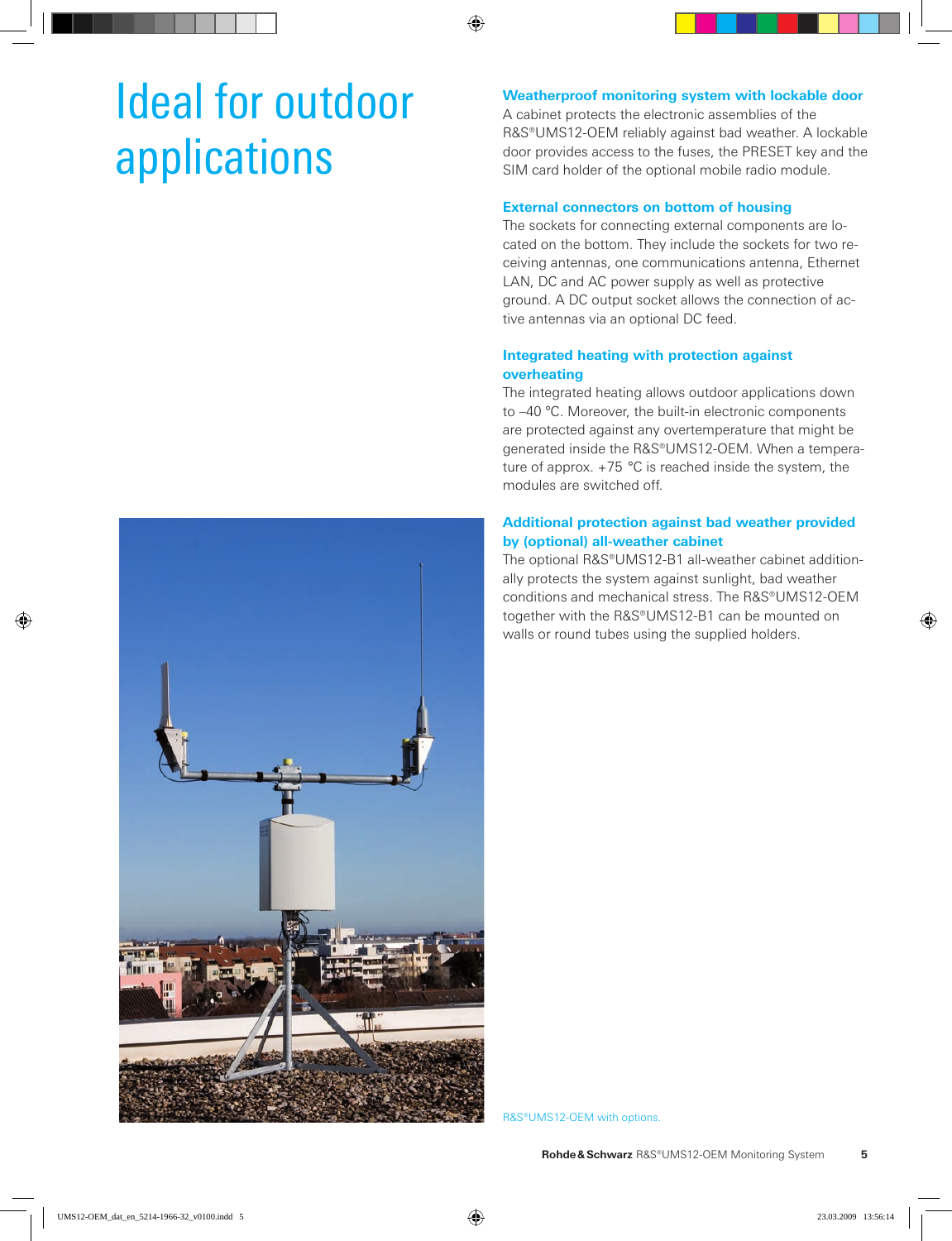# Wide range of applications

## **Wide frequency range from 100 kHz to 6 GHz**

This means that especially the range above 3 GHz, i.e. the limit of conventional receivers, is also available. Signals such as WLAN or WiMAX™ can be detected and monitored reliably.

## **Universal power supply concept**

The R&S®UMS12-OEM comes with a universal power supply concept that allows the system to operate on AC (100 V to 240 V, 50 Hz to 60 Hz) as well as DC supply voltages (10 V to 30 V). The two power supply sources can also be connected in parallel, enabling uninterrupted monitoring system operation if the primary supply fails.

### **Minimum power consumption**

Special emphasis has been placed on minimum power consumption. For ambient temperatures above 0°C, power consumption is as low as approx. 25 W. Additional power is needed only at very low temperatures for heating the system. This means that the R&S®UMS12-OEM can operate on its own for a long period of time if batteries or solar cells are used.

"WiMAX Forum" is a registerd trademark of the WiMAX Forum. "WiMAX", the WiMAX Forum logo, "WiMAX Forum Certified", and the WiMAX Forum Certified logo are trademarks of the WiMAX Forum.

## **Versatile remote control capabilities for remote operation**

Since the R&S®UMS12-OEM requires no local control elements, it can be placed at an optimum monitoring site while the operator remote-controls it from an office, for example. The R&S®UMS12-OEM is usually connected to a control center via the integrated Ethernet LAN interface. Optionally, communications can also be enabled via mobile radio networks. Communications modules to meet various standards (GSM, CDMA, etc.) are available ex factory.

# **Compact design**

The main components of the R&S®UMS12-OEM are the RF frontend with an integrated signal peprocessing unit and a processor module with an embedded operating system. The RF frontend, which is provided with two antenna inputs, processes the received signals, demodulates them if necessary and routes them on to the processor module. The consistent module design considerably reduces the system's size and power consumption.

## **Extensive range of accessories**

A variety of monitoring antennas are available as accessories. Depending on the application, active or passive antennas can be selected for various frequency ranges and polarizations. Material for mounting the system as well as antenna cables of different length are also provided. To connect active antennas, a DC voltage coupler for supply purposes is available. An all-weather cabinet for demanding environmental conditions, a grounding kit and useful tools round out the range of accessories.

# **Specifications**

| <b>RF</b> data                       |                                                                                   |
|--------------------------------------|-----------------------------------------------------------------------------------|
| Frequency range                      | 100 kHz to 6 GHz                                                                  |
| Tuning resolution                    | 1 Hz                                                                              |
| <b>VSWR</b>                          | $\leq 2.5$                                                                        |
| Second-order intercept (SOI)         | $\geq$ 180 dbµV (with attenuation)                                                |
| Third-order intercept (TOI)          | $\geq$ 150 dbuV (with attenuation)                                                |
| IF bandwidths                        | 100 Hz, 300 Hz, 1 kHz, 3 kHz, 10 kHz, 30 kHz, 100 kHz, 200 kHz,<br>300 kHz, 1 MHz |
| Demodulation                         | AM, FM                                                                            |
| Antenna inputs                       | $2 \times N$ female, 50 $\Omega$                                                  |
| Connector for communications antenna | GSM900/1800, GSM850/1900, CDMA800/1900, N female                                  |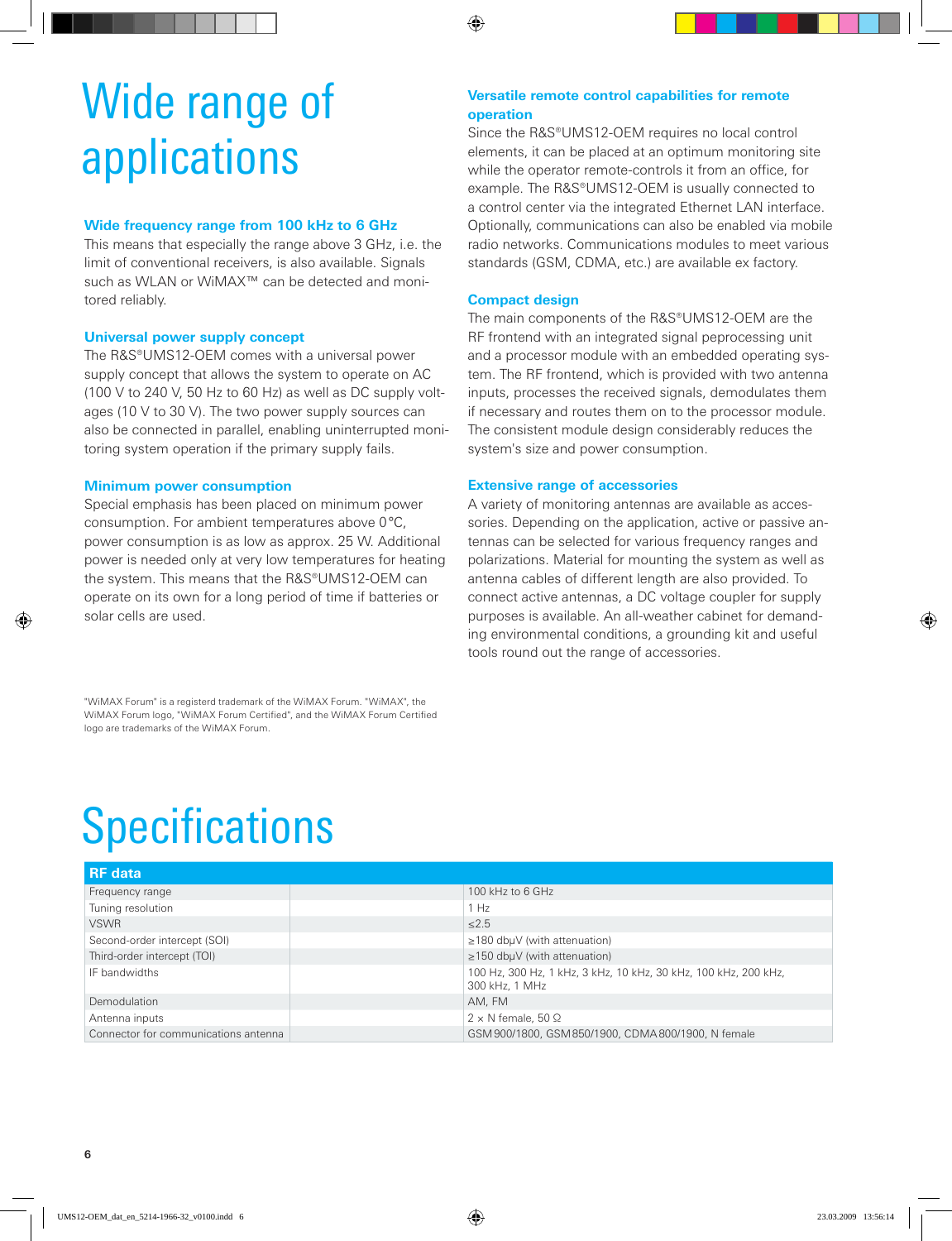| <b>General data</b>         |                                            |                                                                                                                                                                                                |  |
|-----------------------------|--------------------------------------------|------------------------------------------------------------------------------------------------------------------------------------------------------------------------------------------------|--|
| DC input                    |                                            | 7-contact circular connector                                                                                                                                                                   |  |
| AC input                    |                                            | 4-contact circular connector                                                                                                                                                                   |  |
| Temperature range operating |                                            | -30 °C to +40 °C (no exposure to direct sunlight)                                                                                                                                              |  |
|                             | with R&S®UMS12-B1 option                   | $-40$ °C to $+55$ °C (no exposure to direct sunlight)                                                                                                                                          |  |
|                             | storage                                    | $-40$ °C to $+80$ °C                                                                                                                                                                           |  |
| Protection class            |                                            | <b>IP54</b>                                                                                                                                                                                    |  |
| Relative humidity           |                                            | 95 % cyclic test, at +25 °C/+40 °C                                                                                                                                                             |  |
| Vibration                   | sinusoidal                                 | 5 Hz to 150 Hz                                                                                                                                                                                 |  |
|                             | random                                     | 10 Hz to 500 Hz                                                                                                                                                                                |  |
| Shock                       | shock spectrum                             | 40 <sub>g</sub>                                                                                                                                                                                |  |
| <b>FMC</b>                  |                                            | ETSI EN 301489-1 V 1.61 (09/2005), ETSI EN 301489-22 V 1.3.1 (11/2003), EN 55022:1998 + A1:1999<br>+ A2:2003, EN 300339:1998 - cabinet radiation only (in line with R&TTE Directive 1999/5/EC) |  |
| Electrical safety           |                                            | EN 61010 edition 3/2003                                                                                                                                                                        |  |
| <b>MTBF</b>                 |                                            | 21500 h                                                                                                                                                                                        |  |
| Power supply                | AC voltage                                 | 100 V to 240 V, 50 to 60 Hz                                                                                                                                                                    |  |
|                             | DC voltage                                 | 10 V to 30 V                                                                                                                                                                                   |  |
|                             | power consumption                          | typ. 25 VA/25 W (at ambient temperature $\geq 0^{\circ}C$ )<br>max. 200 VA/125 W (including heating at ambient temperature $< 0$ °C)                                                           |  |
| Weight                      | base unit                                  | 8 kg (17.64 lb)                                                                                                                                                                                |  |
|                             | with R&S®UMS12-B1 option                   | 12.2 kg (26.90 lb)                                                                                                                                                                             |  |
| <b>Dimensions</b>           | $W \times H \times D$ including connectors | 300 mm $\times$ 445 mm $\times$ 175 mm (11.81 in $\times$ 17.52 in $\times$ 6.89 in)                                                                                                           |  |
|                             |                                            | W $\times$ H $\times$ D with R&S°UMS12-B1 option 380 mm $\times$ 530 mm $\times$ 240 mm (14.96 in $\times$ 20.87 in $\times$ 9.45 in)                                                          |  |

# Ordering information

| <b>Designation</b>                                                                            | <b>Type</b>   | <b>Order No.</b> |
|-----------------------------------------------------------------------------------------------|---------------|------------------|
| <b>Base unit</b>                                                                              |               |                  |
| Monitoring System                                                                             | R&S®UMS12-OEM | 3040.4806.02     |
| <b>Options</b>                                                                                |               |                  |
| Development Kit                                                                               | R&S®UMS12-Kit | 3040.5002.02     |
| Communications modules (only ex factory with delivery of R&S®UMS12-OEM)                       |               |                  |
| GSM 900/1800                                                                                  | R&S®UMS12-B11 | 3035.1060.02     |
| GSM 850/1900                                                                                  | R&S®UMS12-B12 | 3035.1077.02     |
| CDMA 800/1900                                                                                 | R&S®UMS12-B13 | 3035.1083.02     |
| <b>Antennas</b>                                                                               |               |                  |
| HF Wideband Antenna (100 kHz to 1.3 GHz)                                                      | R&S®UMS12-H11 | 3035.1225.02     |
| VHF/UHF Antenna (20 MHz to 1.3 GHz)                                                           | R&S®UMS12-H12 | 3035.1231.02     |
| SHF Antenna (1 GHz to 6 GHz)                                                                  | R&S®UMS12-H13 | 3035.1248.02     |
| For further antennas, see Rohde & Schwarz antenna catalog, PD 0758.0368.42                    |               |                  |
| <b>Accessories</b>                                                                            |               |                  |
| All-Weather Cabinet for R&S®UMS12-OEM (including mast/wall-mounting kit) (lockable)           | R&S®UMS12-B1  | 3035.1048.02     |
| Base Mast with tripod (height: 1.7 m)                                                         | R&S®UMS12-H1  | 3035.1154.02     |
| Boom for supporting two R&S®UMS12-OEM antennas or two R&S®UMS12-H31 to -H35 mounting brackets | R&S®UMS12-H2  | 3035.1160.02     |
| Grounding Kit for R&S®UMS12-OEM                                                               | R&S®UMS12-H3  | 3035.1177.02     |
| Toolkit                                                                                       | R&S®UMS12-H4  | 3035.1183.02     |
| DC Feed for active antennas                                                                   | R&S®UMS12-H6  | 3035.1202.02     |
| EF400 Antenna Cable 3.5 m $(2 \times N$ male)                                                 | R&S®UMS12-H21 | 3035.1260.02     |
| Antenna Cable 3.5 m $(1 \times N$ male, $1 \times SMA$ male)                                  | R&S®UMS12-H22 | 3035.1277.02     |
| RG214 Antenna Cable 5 m (2 x N male)                                                          | R&S®UMS12-H23 | 3035.1283.02     |
| RG214 Antenna Cable 10 m (2 x N male)                                                         | R&S®UMS12-H24 | 3035.1290.02     |
| RG214 Antenna Cable 15 m (2 x N male)                                                         | R&S®UMS12-H25 | 3035.1302.02     |
| RG214 Antenna Cable 20 m (2 x N male)                                                         | R&S®UMS12-H26 | 3035.1319.02     |
| Mounting Bracket for attaching R&S®HE010 to base mast/boom                                    | R&S®UMS12-H31 | 3035.1331.02     |
| Mounting Bracket for attaching R&S®HE500 to base mast/boom                                    | R&S®UMS12-H32 | 3035.1348.02     |
| Mounting Bracket for attaching R&S®HL033 to base mast/boom                                    | R&S®UMS12-H33 | 3035.1354.02     |
| Mounting Bracket for attaching R&S®HL040 to base mast/boom                                    | R&S®UMS12-H34 | 3035.1360.02     |
| Mounting Bracket for attaching R&S®HL024A1 to base mast/boom                                  | R&S®UMS12-H35 | 3035.1377.02     |

Your local Rohde&Schwarz expert will help you determine the optimum solution for your requirements

and will be glad to provide you with a customized quotation.

To find your nearest Rohde&Schwarz representative, visit www.sales.rohde-schwarz.com